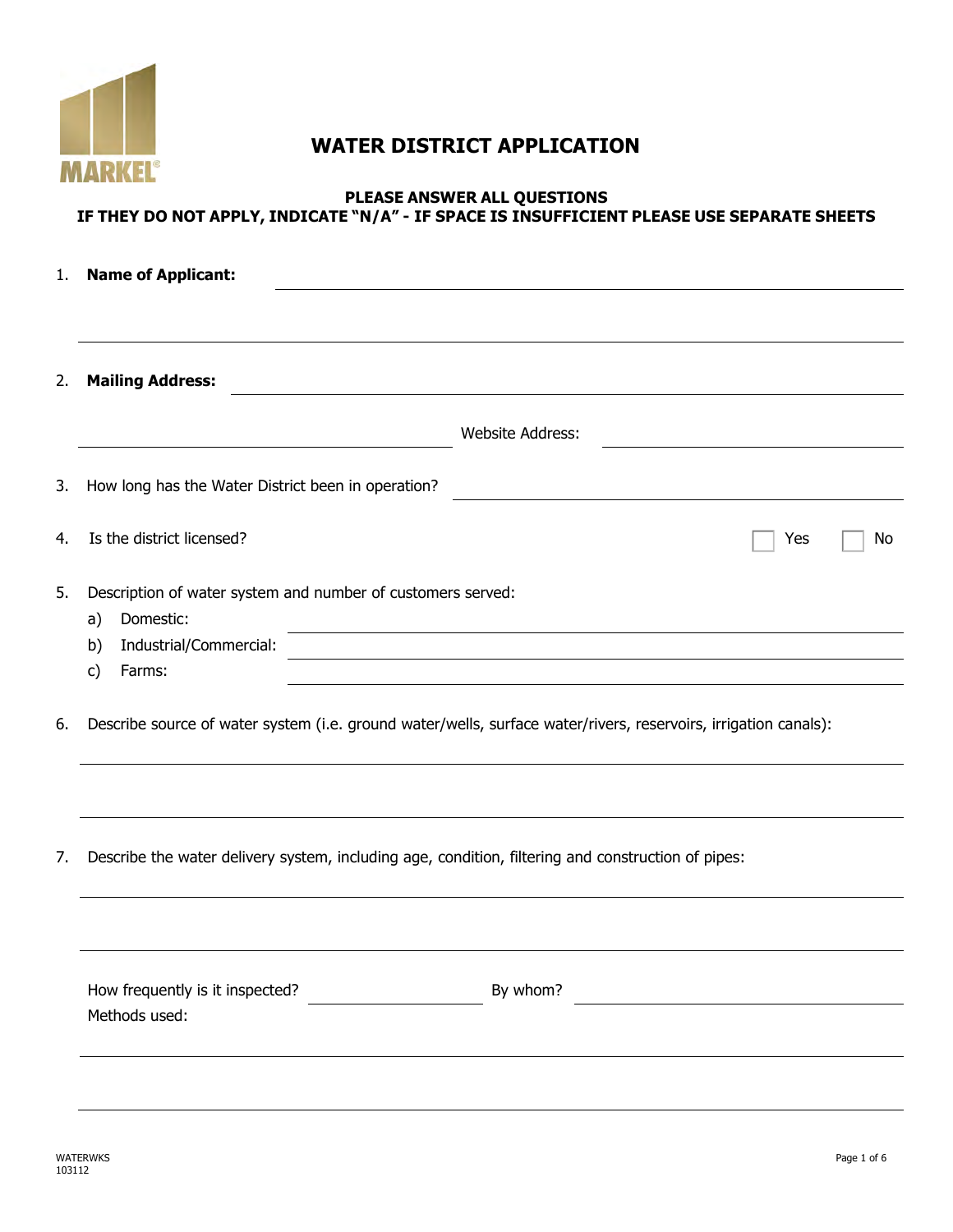- 8. Describe storage facilities, including reservoirs, tanks, dams or other, including location and age:
	- a) Dams (State Name, Age, Location, Dimensions and Water Rights, Branch Dam Classification):

|     | b)           | Reservoirs (State location, age and capacity):                                    |    |  |  |  |
|-----|--------------|-----------------------------------------------------------------------------------|----|--|--|--|
|     | c)           | Miscellaneous storage tanks, etc.:                                                |    |  |  |  |
|     | d)           | How frequently are they inspected?<br>By whom:<br>e)                              |    |  |  |  |
|     |              | Methods used:                                                                     |    |  |  |  |
|     |              |                                                                                   |    |  |  |  |
| 9.  |              | Water Testing:                                                                    |    |  |  |  |
|     | a)           | How frequently is water tested for organic contaminants, bacteria and chemicals?  |    |  |  |  |
|     | b)           | Who performs the testing?                                                         |    |  |  |  |
|     | $\mathsf{C}$ | Have there ever been any boil water advisories?<br>Please provide details:<br>Yes | No |  |  |  |
|     |              |                                                                                   |    |  |  |  |
| 10. |              | Provide details of water analysis records kept by the District:                   |    |  |  |  |
| 11. |              | Does the District have an emergency plan?<br>Details:                             |    |  |  |  |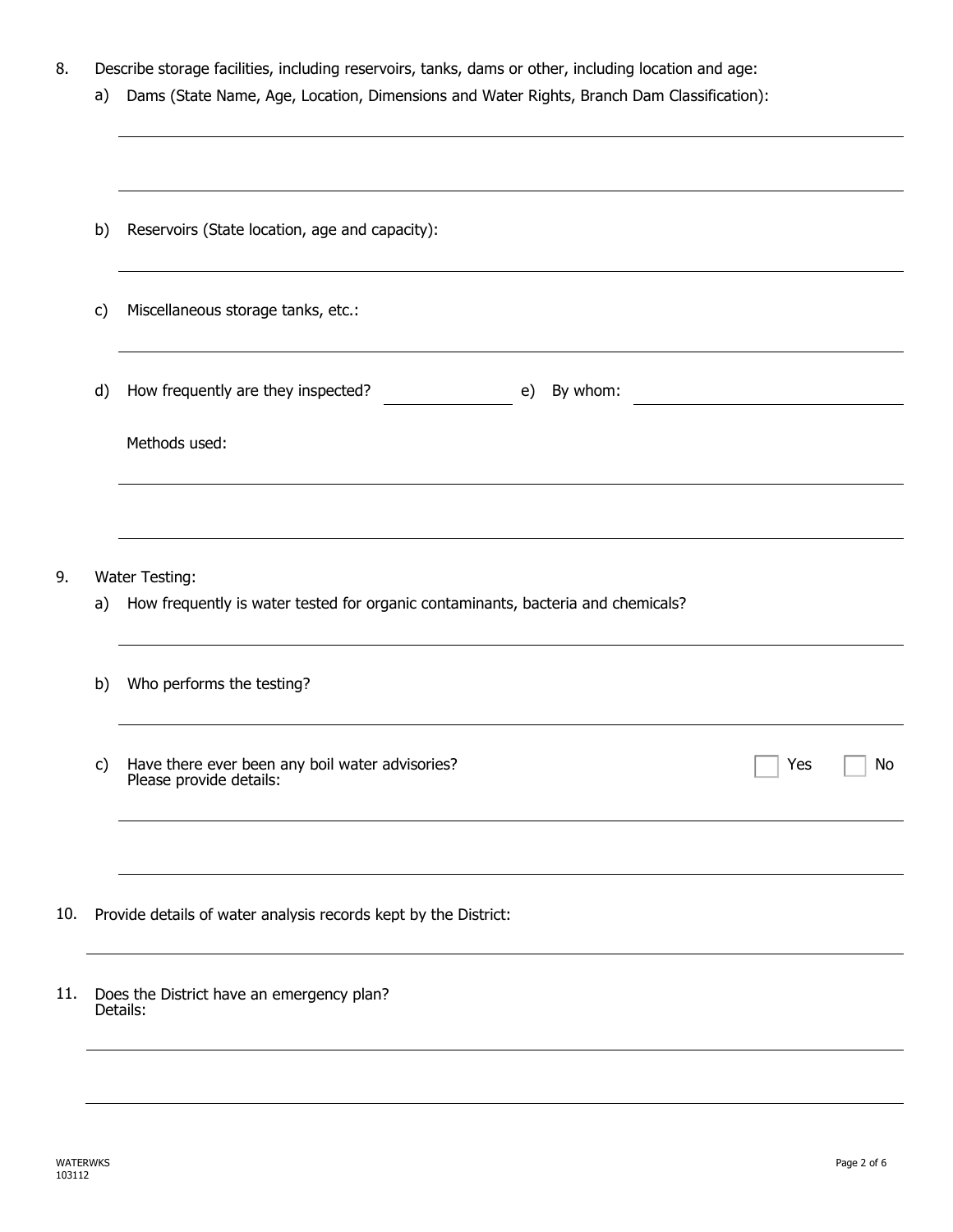| 12. | Is Water Purification/Treatment performed? |
|-----|--------------------------------------------|
|     | Frequency:                                 |

| Yes<br>No |  |
|-----------|--|
|-----------|--|

|     | Detail chemical used and how purification/treatment is done:                                                                                                                                                                         |     |     |  |
|-----|--------------------------------------------------------------------------------------------------------------------------------------------------------------------------------------------------------------------------------------|-----|-----|--|
| 13. | Is the water guarded against vandalism?<br>Details:                                                                                                                                                                                  | Yes | No. |  |
|     |                                                                                                                                                                                                                                      |     |     |  |
| 14. | Is Liability assumed under contract?<br>If Yes, provide details and a copy of the contract:                                                                                                                                          | Yes | Νo  |  |
| 15. | Is Water Works District exonerated from liability for failure to supply water to their<br>customers?<br>If so provide relevant copy of the Act (Incorporating the water works district) that<br>exonerates the Water Works District: | Yes | No  |  |
|     |                                                                                                                                                                                                                                      |     |     |  |
| 16. | Are major expansion, construction projects anticipated in the immediate future?<br>If so, give details:                                                                                                                              | Yes | No. |  |
|     |                                                                                                                                                                                                                                      |     |     |  |
| 17. | State the number of employees in the District and their positions:<br>a)                                                                                                                                                             |     |     |  |
|     |                                                                                                                                                                                                                                      |     |     |  |
|     | For each employee, please state experience and qualifications and attach copy of certification.<br>b)                                                                                                                                |     |     |  |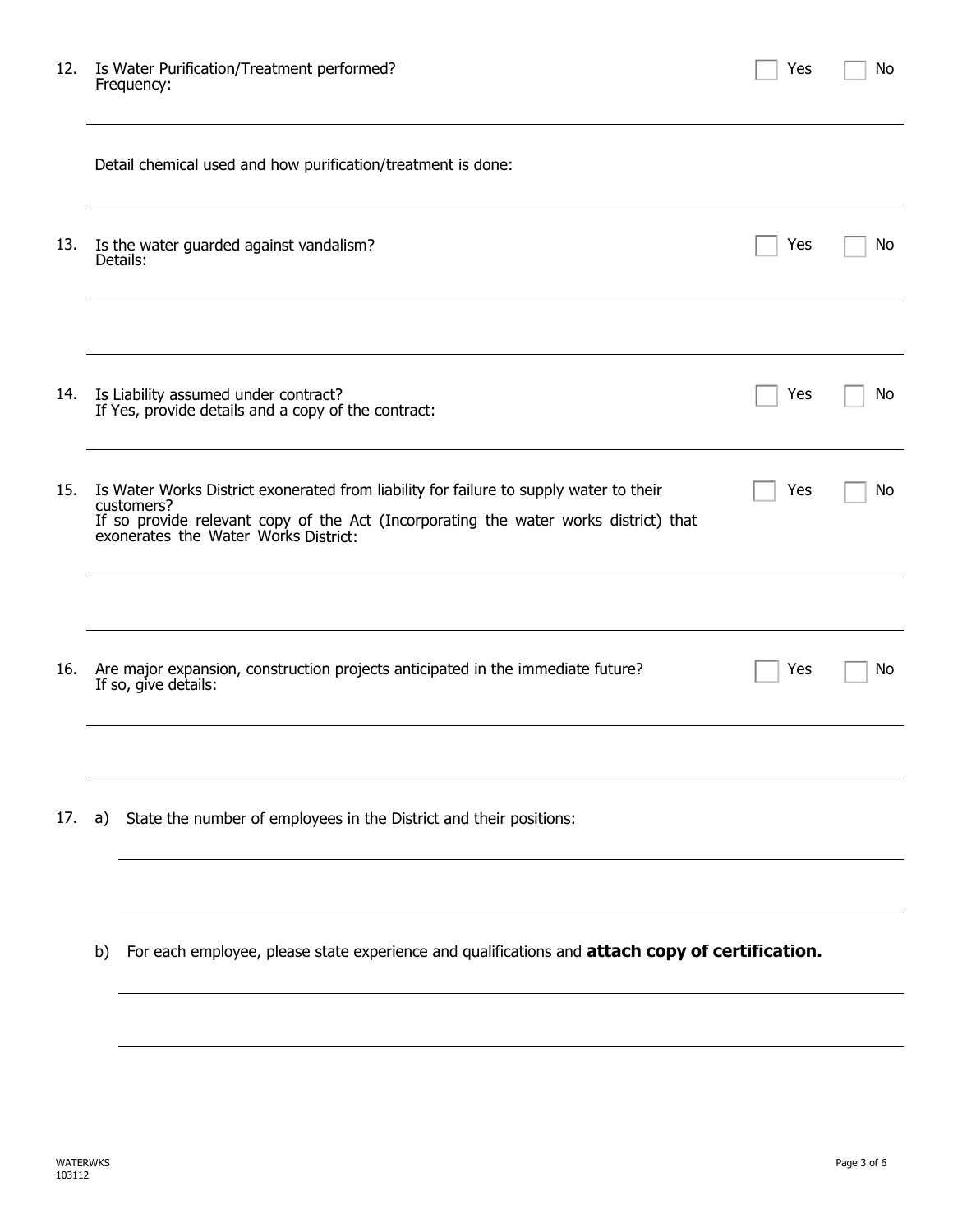| 18. | Are all employees covered under WSIB?                                       |                                         | Yes                          | No        |
|-----|-----------------------------------------------------------------------------|-----------------------------------------|------------------------------|-----------|
|     | If No, please list numbers by job description and estimated payroll:        |                                         |                              |           |
|     | <b>Job Description</b>                                                      | <b>Payroll</b>                          |                              |           |
|     |                                                                             |                                         |                              |           |
|     |                                                                             |                                         |                              |           |
|     |                                                                             |                                         |                              |           |
|     |                                                                             |                                         |                              |           |
|     |                                                                             |                                         |                              |           |
|     | Total payroll:<br>No. of Employees:                                         | <u> 1990 - Johann Barbara, martin e</u> |                              |           |
| 19. | Annual number of cubic meters/gallons of water sold:                        | <b>Annual Receipts:</b>                 |                              |           |
| 20. | Details of any unlicensed mobile equipment owned or leased by the District: |                                         |                              |           |
|     |                                                                             |                                         |                              |           |
| 21. | Number of trenches or "manholes":                                           | Are they left open after hours?         |                              |           |
|     |                                                                             |                                         |                              |           |
| 22. | Description of all operations undertaken by the District:                   |                                         |                              |           |
|     |                                                                             |                                         |                              |           |
|     |                                                                             |                                         |                              |           |
|     |                                                                             |                                         |                              |           |
| 23. | Does applicant presently carry insurance?                                   | Premium:                                | $\overline{\phantom{a}}$ Yes | $\mid$ No |
|     | If yes, who is present insurer                                              |                                         |                              |           |
|     | Is the present insurance Claims Made?<br>Yes<br>No                          | If Yes, state retro date:               |                              |           |
|     |                                                                             |                                         |                              |           |
| 24. | Are they willing to renew?<br>Yes<br>No                                     |                                         |                              |           |
|     |                                                                             |                                         |                              |           |
|     | If No, please explain:                                                      |                                         |                              |           |
|     |                                                                             |                                         |                              |           |
|     | Does the policy cover all operations of the Insured?                        |                                         | Yes                          | <b>No</b> |
|     | If No, please describe:                                                     |                                         |                              |           |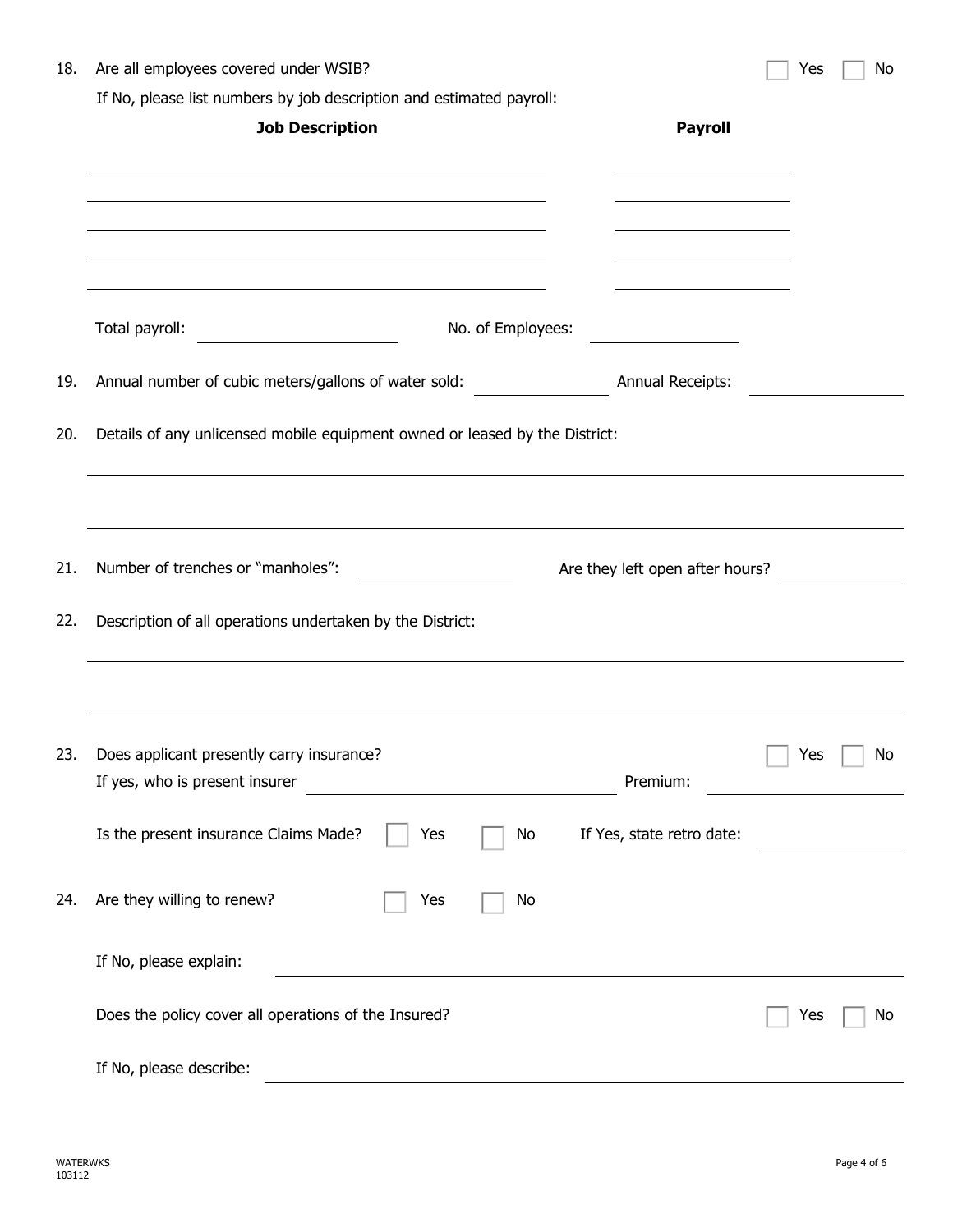#### 25. **Claims History**

Include total costs from ground up for each claim, including defense costs and deductible. Include loss experience of companies which have been taken over or merged with your company.

|                   |                                                                              |                |                              | <b>AMOUNT</b>   |                                                                                                                      |               |
|-------------------|------------------------------------------------------------------------------|----------------|------------------------------|-----------------|----------------------------------------------------------------------------------------------------------------------|---------------|
| Date of           | <b>Describe Occurrence</b>                                                   | <b>Reserve</b> | Paid                         | <b>Expenses</b> | <b>Deductible</b>                                                                                                    | <b>Status</b> |
| <b>Occurrence</b> | <b>And Injury or Damage</b>                                                  |                |                              |                 |                                                                                                                      |               |
|                   |                                                                              |                |                              |                 |                                                                                                                      |               |
|                   |                                                                              |                |                              |                 |                                                                                                                      |               |
|                   |                                                                              |                |                              |                 |                                                                                                                      |               |
|                   |                                                                              |                |                              |                 |                                                                                                                      |               |
|                   |                                                                              |                |                              |                 |                                                                                                                      |               |
|                   |                                                                              |                |                              |                 |                                                                                                                      |               |
|                   | Are you aware of any other incidents which may result in claims against you? |                |                              |                 | Yes                                                                                                                  | No            |
|                   |                                                                              |                |                              |                 |                                                                                                                      |               |
|                   | If Yes, give details:                                                        |                |                              |                 |                                                                                                                      |               |
|                   |                                                                              |                |                              |                 |                                                                                                                      |               |
| 26.               | <b>Non-Owned Automobile</b>                                                  |                |                              |                 |                                                                                                                      |               |
|                   | Number of employees using their cars on company business: Regularly          |                |                              |                 | Occasionally                                                                                                         |               |
|                   |                                                                              |                |                              |                 |                                                                                                                      |               |
|                   | Estimated annual cost of:                                                    |                |                              |                 |                                                                                                                      |               |
|                   | hired cars                                                                   |                | cars operated under contract |                 |                                                                                                                      |               |
|                   |                                                                              |                |                              |                 |                                                                                                                      |               |
| 27.               | <b>Accident Prevention and First Aid</b>                                     |                |                              |                 |                                                                                                                      |               |
|                   | First Aid Post:                                                              |                |                              |                 |                                                                                                                      |               |
|                   | Full Time: Part Time:                                                        |                |                              | Full Time:      |                                                                                                                      |               |
|                   | Doctors:                                                                     |                | Nurses:                      |                 | Part Time:                                                                                                           |               |
|                   |                                                                              |                |                              |                 |                                                                                                                      |               |
|                   | Fire alarm $-$ other warning systems:                                        |                |                              |                 | <u> 1989 - Johann Barbara, marka a shekara tsa 1989 - An tsa 1989 - An tsa 1989 - An tsa 1989 - An tsa 1989 - An</u> |               |
|                   |                                                                              |                |                              |                 |                                                                                                                      |               |
|                   | Is there a security officer or are there loss prevention engineers employed? |                |                              |                 | Yes                                                                                                                  | No            |
|                   |                                                                              |                |                              |                 |                                                                                                                      |               |
| 28.               | Please indicate limit(s) of liability required:                              |                |                              |                 |                                                                                                                      |               |
|                   |                                                                              |                |                              |                 |                                                                                                                      |               |

Ω Ω Ω Ω Ω Ω Ω Ω Ω

This application does not bind the Applicant or the Company to complete this insurance but it is agreed that the information contained herein shall be the basis of the contract should a policy be issued.

It is mutually agreed between the Company and the Applicant that any inspection of premises, operations or any matter pertaining to insurance afforded by the Company, is made for the use and benefit of the Company only and is not to be relied upon by the Applicant in any respect.